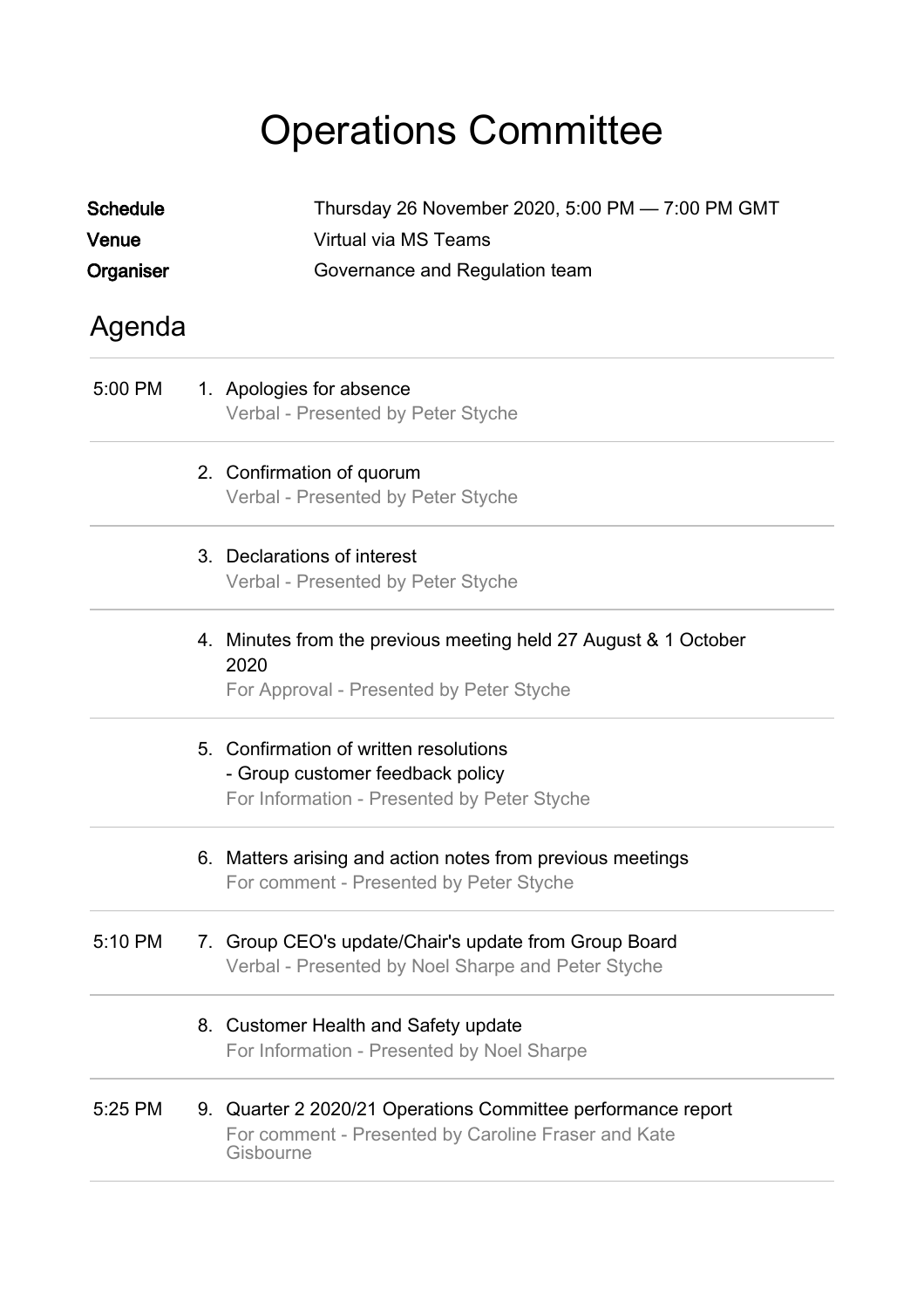| 5:55 PM | 10. Cost benefit analysis on former tenant arrears<br>Presentation - Presented by Caroline Fraser and Craig<br><b>Tyldesley</b>                                                                                                                                                                                    |
|---------|--------------------------------------------------------------------------------------------------------------------------------------------------------------------------------------------------------------------------------------------------------------------------------------------------------------------|
| 6:10 PM | 11. Asset management strategy delivery plan update<br>For Information - Presented by Carol Southern                                                                                                                                                                                                                |
| 6:25 PM | 12. Covid response update<br>For Information - Presented by Noel Sharpe                                                                                                                                                                                                                                            |
| 6:35 PM | 13. Effectiveness of Governance process for 2020 and action log<br>from previous reviews<br>For comment - Presented by Noel Sharpe                                                                                                                                                                                 |
| 6:40 PM | 14. Forward planning timetable<br>For comment - Presented by Melanie Cooper                                                                                                                                                                                                                                        |
|         | 15. Any other business<br>Verbal                                                                                                                                                                                                                                                                                   |
|         | 16. Any new risks identified and assurance provided to members<br>from agenda items to share with Group Board<br>Verbal                                                                                                                                                                                            |
|         | 17. Reports for presenting to Group Board<br>-Feedback reporting to Group Board<br>-Group health and safety policy statement (employees,<br>customers and visitors)<br>-Quarter 2, 2020/21 Operations Committee performance report<br>(for information)<br>-Annual safeguarding report (for information)<br>Verbal |
|         | 18. Key messages to communicate to Committees/ subsidiaries/<br>staff<br>Verbal                                                                                                                                                                                                                                    |
|         | 19. Reflections on the meeting<br>Verbal                                                                                                                                                                                                                                                                           |